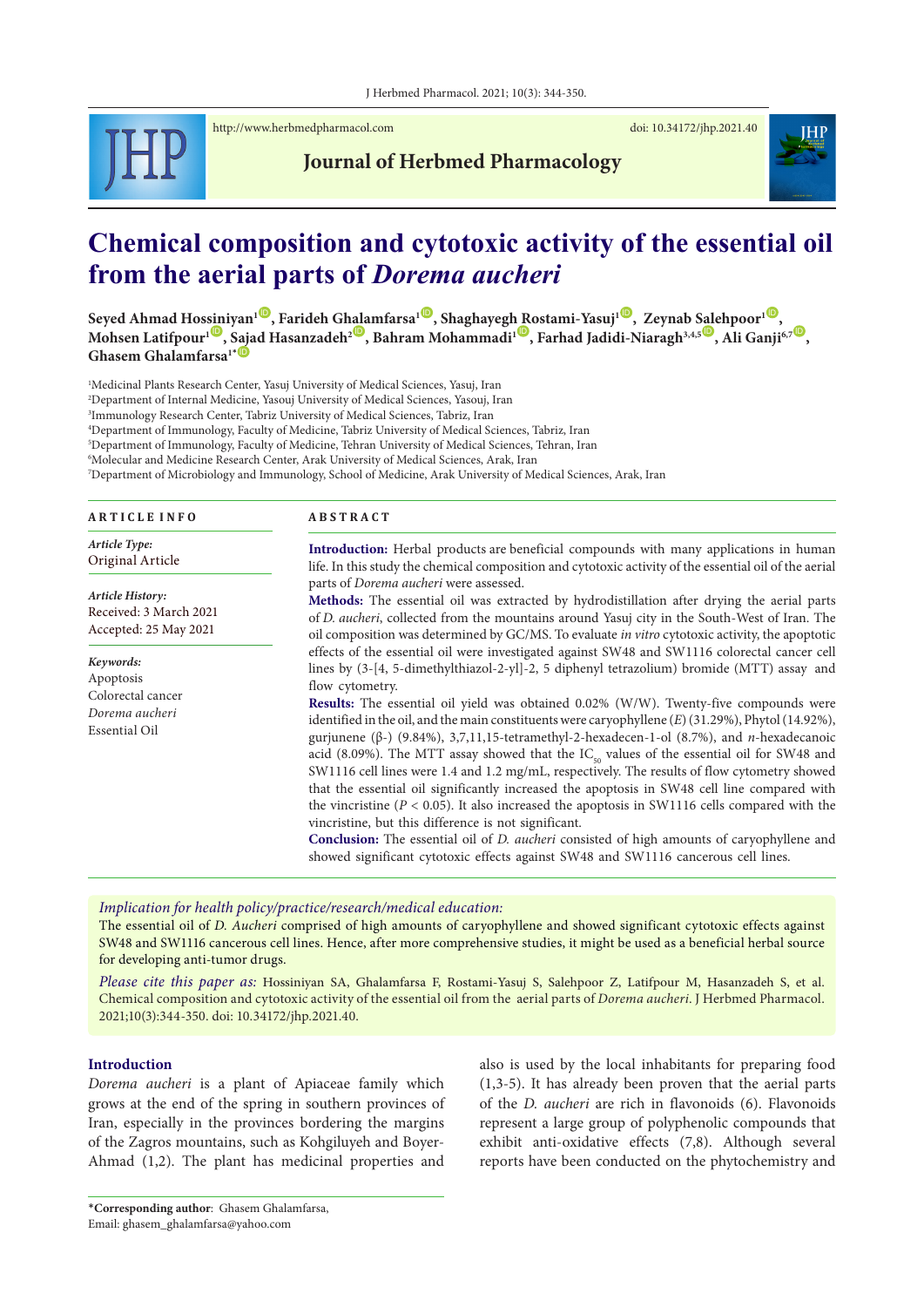bioactivity of hydroalcoholic extract of *D. aucheri,* the compounds and bioactivity effects of its essential oil have not been clearly determined. Several studies have reported hepatoprotective, anti-diabetic, anti-tumor, anti-oxidant, anti-hyperlipidemic, and anti-hypercholesterolemic effects of the hydroalcoholic extract of this plant (1,3-5,9). Moreover, in several pathophysiological states, it has been reported that *D. aucheri* extract has positive effects on thyroid hormones, antioxidant enzymes, the haematologic system and also serum levels of testosterone, folliclestimulating hormone (FSH) and luteinizing hormone (LH) (10). The analysis of essential oil extracted from the leaves of *D. aucheri* showed that it contained 36 (99.86%) compounds, and the major constituents included curzerene (18.7%), α-eudesmol (7.72%), Spathulenol (6.68%), isohibaene (6.16%), and gemberen (6.66%) (11). In several studies concerning the extracts of the aerial parts of *D. aucheri*, the presence of a large group of terpenoids, more specifically the sesquiterpene compounds, have been demonstrated. It has been indicated that the pharmacological features of *D. aucheri*, and its potential role in anti-inflammatory, and in the treatment of thyroid disorders and tumors can be due to its sesquiterpene compounds (12). In the present study, the constituents and bioactivity of the essential oil of *D. aucheri* were determined by GC-MS analysis. Also, the cytotoxic effects of these compounds were evaluated against two colorectal cancer cell lines (SW48 and SW1116).

# **Materials and Methods**

## Plant materials

The aerial parts of *D. aucheri* were collected from the mountains near the Yasuj city (25 km away from the city, at 30.4658640 N, 51.6783400 E, and the altitude of 2430 m) in Kohgiluyeh and Boyer-Ahmad province, Iran, in the spring of 2017. The plant was authenticated by a botanist (Dr. Azizollah Jafari, a botanist at Yasuj University, faculty of science). The aerial parts were dried in a dark place and then were powdered by an electric grinder. The voucher specimen of the authenticated plant (voucher no. 0496) was deposited at the herbarium of Medicinal Plants Research Center, Yasuj University of Medical Sciences.

## Preparation of essential oil

The powder of *D. aucheri* (1200 g) was hydro-distilled in several runs for 4 hours using a Clevenger apparatus. The essential oil was collected, dried with anhydrous sodium sulfate, and kept in refrigerator until GC-MS analysis.

# GC-MS analysis and identification of the oil components

The GC-MS analysis of the oil was conducted using a Hewlett-Packard 6890 instrument equipped with a HP-5M capillary column (phenyl methyl siloxane, 25 m × 0.25 mm id, Hewlett–Packard Part No. 190915.433, USA). The oven temperature was adjusted from 50°C (3 minutes) to 250°C at the speed of 3°C min-1 and finally continued

for 10 minutes at 250°C. The injection temperature was 250°C. Helium was used as the transferor gas at a constant flow rate of 1.2 mL/min. The mass spectrometer (Hewlett-Packard 5973, USA) was activated in the electron ionization (EI) mode at 70 Ev and the mass range was 30- 600 m/z. The identification of components was performed by comparing the relative retention times with those of a series of *n*-alkane standards (C10 to C30: ref. no. R-8769, Sigma) and linear interpolation based on computer matching with the Willey library (Willey-275) and spectra literature data (13).

# Cell lines and culturing

Human colorectal cancer cell lines (SW48 and SW1116) were obtained from the Pasteur Institute of Iran. The cell lines were cultured in RPMI-1640 supplemented with 10% fetal calf serum, 1% glutamine, and 100 U/mL penicillin/ streptomycin. The cells were cultured in a humidified atmosphere at 37°C and 5%  $\text{CO}_2$ .

## Cell proliferation assay

The cellular proliferation was assessed using MTT (3- [4, 5-dimethylthiazol-2-yl]-2, 5 diphenyl tetrazolium bromide) assay. The cells  $(5 \times 10^4)$  were seeded in each well of a microplate, containing 100 μL of the RPMI medium supplemented with 10% FBS. After a 24 hours incubation, the cells were attached to the bottom of each well, and treated with *D. aucheri* essential oil at the concentrations of 0.2 to 1.6 mg/mL for 24 hours. Then, 5 mg/mL MTT reagent was added to each well, and the plate was incubated at 37°C for 4 hours. As the positive control, the cells were treated with vincristine (Sobhan Oncology Co., Iran). Next, the supernatant was removed, and 100 μL DMSO was added to each well. Finally, the optical density of wells was determined at 490 nm using a microplate reader (Stat Fax3200, Awareness Technology, USA).

## Apoptosis assay

The SW48 and SW1116 cells  $(1 \times 10^6 \text{ cells per well})$  were seeded in six-well plates and then treated with either medium alone (negative control), *D. aucheri* essential oil  $(1.4$  and  $1.2$  mg/mL), or vincristine  $(0.05$  and  $0.04$  mg/ mL) for 24 hours. The cells were resuspended in a cold binding buffer, then stained with annexin V-FITC reagent (5  $\mu$ L) and propidium iodide (PI) (5  $\mu$ L), and incubated in the dark at room temperature for 15 minutes. After adding 500 μL of the binding buffer, fluorescence was read using a fluorescence-activated cell sorter (FACS) (BD Biosciences, San Diego, CA, USA). Flow cytometry data was analyzed by FlowJo software. All the samples were assayed in triplicate.

## Statistical analysis

For statistical analysis, the data of cytotoxic activity was compared between different groups by the analysis of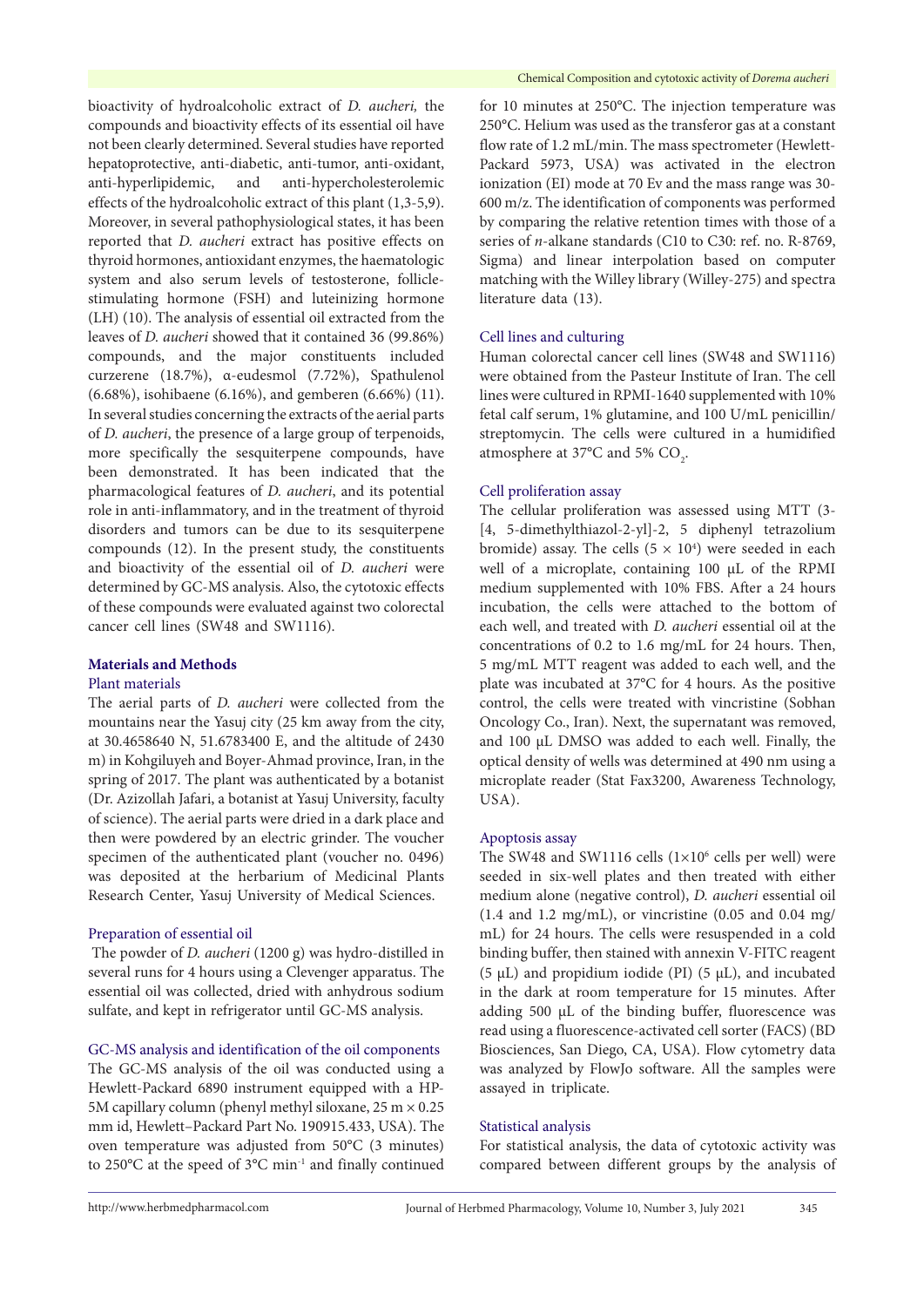## Hossiniyan et al

variance (ANOVA) followed by Tukey's post hoc test. The probability value of *P* < 0.05 was considered to denote a statistically significant difference.

## **Results**

The yield of the essential oil extraction was 0.02% (W/W). GC-MS chromatogram of essential oil from the aerial parts of *Dorema aucheri* is shown in [Figure](#page-2-0) 1. The results of GC-MS analysis ([Table](#page-2-1) 1) showed that there were twenty-five (98.39%) known compounds in this essential oil. The main constituents included caryophyllene (*E*) (31.29%), phytol (14.92%), gurjunene (β-) (9.84%), 3,7,11,15-tetramethyl-2-hexadecen-1-ol (8.70%), and *n*-hexadecanoic acid (8.09%).

#### Cytotoxic activity

MTT assay was used to determine the IC<sub>50</sub> of *D. aucheri* essential oil on SW48 and SW1116 cell lines. The cells were treated with 0.2 to 1.6 mg/mL concentrations of *D. aucheri* essential oil [\(Table](#page-3-0) 2). In parallel, vincristine was used as a positive control. The result showed that the essential oil significantly (*P* < 0.05) inhibited the cell growth of SW48 and SW1116 cell lines. As shown in [Table](#page-3-1) 3, the  $IC_{50}$  values (The inhibitory concentrations that could reduce 50% of SW48 and SW1116 cells) were 1.4 and 1.2 mg/mL for essential oil and 0.05 and 0.04 mg/ mL for vincristine, respectively. The results showed that the SW1116 cell line was more sensitive than SW48 to *D. aucheri* essential oil. Also, it was shown that the SW48 cell line was more resistant than SW1116 to vincristine.

## Apoptosis

To explore the mechanism by which *D. aucheri* essential oil might exert its anti-proliferative effects on SW48 and SW1116 cell lines, we assessed apoptosis using Annexin V and PI assay. The respective dot plots of this analysis have been shown in [Figure](#page-3-2) 2. Based on the  $IC_{50}$  values, the cells were exposed to the essential oil for 24 hours to stimulate apoptosis. Flow cytometry results indicated that, 24 hours incubation with the essential oil significantly elevated apoptosis in SW48 cell line, compared with the vincristine  $(P < 0.05)$ . It also increased the rate of <span id="page-2-1"></span>**Table 1.** List of the components of the essential oil of *Dorema aucheri*

| Compound                                                      | <b>Essential oil%</b> | Kovats indices (K.I) |
|---------------------------------------------------------------|-----------------------|----------------------|
| Linalool                                                      | 0.37                  | 1084                 |
| Ylangene                                                      | 0.49                  | 1367                 |
| Caryophyllene (E)                                             | 31.29                 | 1413                 |
| Aromadendrene                                                 | 0.94                  | 1420                 |
| Gurjunene $(\beta-)$                                          | 9.84                  | 1426                 |
| Barbatene $(\beta-)$                                          | 0.69                  | 1432                 |
| Humulene $(\alpha$ -)                                         | 1.30                  | 1445                 |
| Acoradiene $(\alpha-)$                                        | 0.34                  | 1458                 |
| Curcumene $(\alpha-)$                                         | 1.78                  | 1468                 |
| Selinene $(\beta-)$                                           | 1.01                  | 1477                 |
| Selinene $(\alpha-)$                                          | 0.74                  | 1487                 |
| Cuparene                                                      | 3.28                  | 1490                 |
| Curcumene $(\beta-)$                                          | 0.47                  | 1500                 |
| Bazzanene $(\beta)$                                           | 0.64                  | 1509                 |
| Nerolidol (E-)                                                | 0.57                  | 1534                 |
| Longipinanol                                                  | 0.99                  | 1555                 |
| Caryophyllene oxide                                           | 2.55                  | 1562                 |
| Globulol                                                      | 0.37                  | 1566                 |
| Tridecanol (n-)                                               | 2.82                  | 1576                 |
| Unknown                                                       | 0.94                  | 1622                 |
| 1,2-Benzenedicarboxylic<br>acid, bis(2-methylpropyl)<br>ester | 2.85                  | 1822                 |
| Cyclopentadecanolide                                          | 0.55                  | 1826                 |
| 3,7,11,15-Tetramethyl-2-<br>hexadecen-1-ol                    | 8.70                  | 1836                 |
| Unknown                                                       | 0.53                  | 1877                 |
| <b>Ethyl Linoleolate</b>                                      | 2.80                  | 1909                 |
| n-Hexadecanoic acid                                           | 8.09                  | 1943                 |
| Phytol                                                        | 14.92                 | 2092                 |

apoptosis in SW1116 cells compared with the vincristine, but this difference was not significant ([Figure](#page-4-0) 3). The apoptosis rates in SW48 and SW1116 cell lines treated with *D. aucheri* essential oil were 14.93% and 7.1%, while the cells treated with vincristine showed 4.5% and 6.43% apoptosis rates, respectively. Also, the essential oil treatment significantly elevated apoptosis in SW48 and SW1116 cell lines, compared with the negative control (*P* < 0.05). The comparison of apoptosis rates between SW48 and SW1116 cell lines showed that *D. aucheri* essential oil induced a significantly higher apoptosis rate in the SW48

<span id="page-2-0"></span>

**Figure 1.** GC-MS chromatogram of essential oil from the aerial parts of *Dorema aucheri.*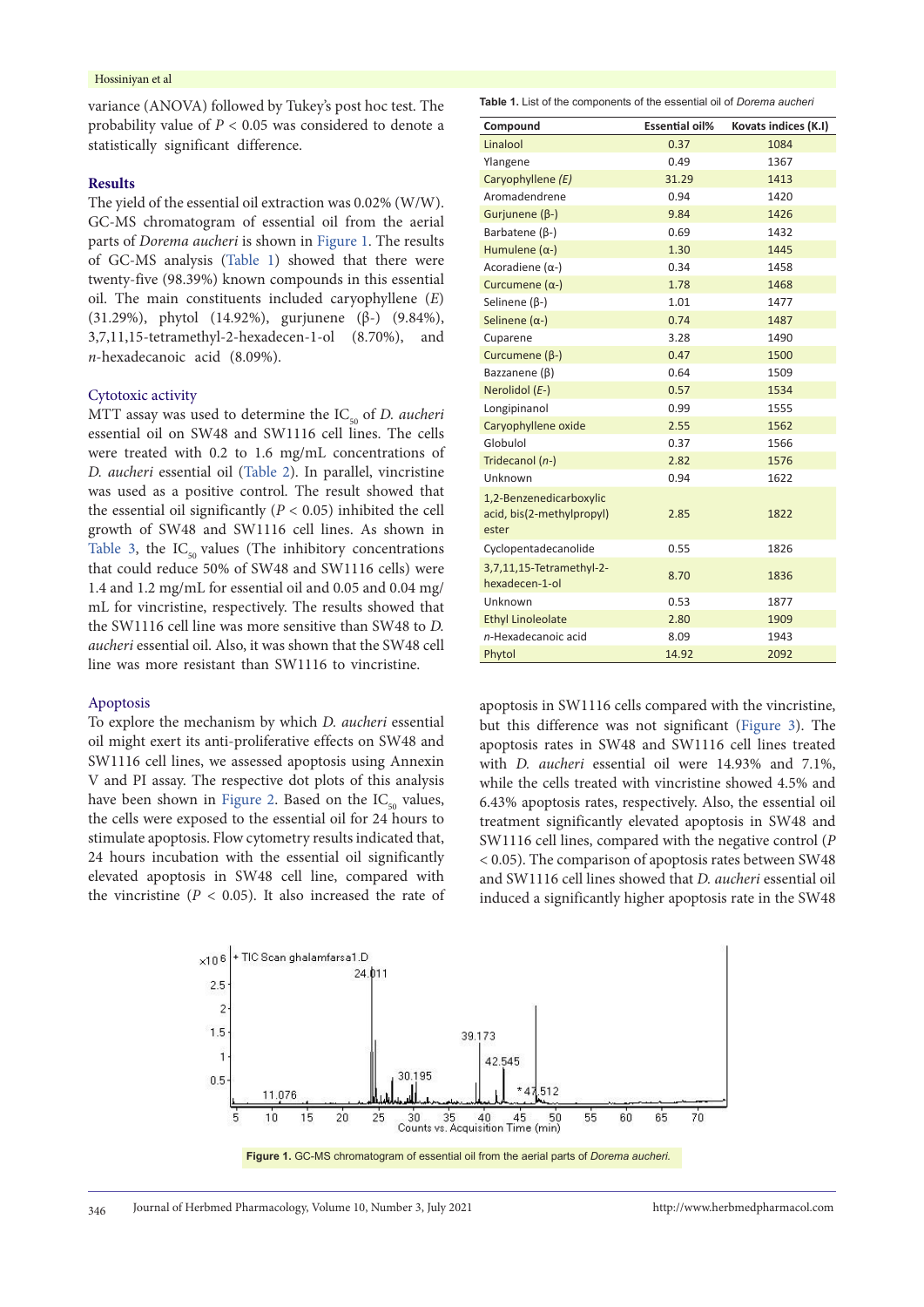<span id="page-3-0"></span>**Table 2.** Effect of different concentrations of essential oil of *D. aucheri* aerial parts on viability of SW48 and SW1116 cells after 24 hours using MTT assay

|                       | Cell viability (%) |  |
|-----------------------|--------------------|--|
| Concentration (mg/mL) | <b>SW48 SW1116</b> |  |
| 0.2                   | 92.42 91.23        |  |
| 0.4                   | 90.54 89.71        |  |
| 0.6                   | 88.38 85.42        |  |
| 0.8                   | 75.36 67.31        |  |
| $\mathbf{1}$          | 68.39 60.03        |  |
| 1.2                   | 57.43 50.44        |  |
| 1.4                   | 49.27 47.12        |  |
| 1.6                   | 43.64 42.81        |  |

SW48: Human colorectal cancer cell line, SW1116: Human colorectal cancer cell line.

<span id="page-3-1"></span>

| Sample        |                  | MTT assay, IC50 (mg/mL) |  |
|---------------|------------------|-------------------------|--|
|               | <b>SW48</b>      | <b>SW1116</b>           |  |
| Essential oil | $1.4 \pm 0.05$   | $1.2 \pm 0.02$          |  |
| Vincristine   | $0.05 \pm 0.001$ | $0.04 \pm 0.001$        |  |

IC50: The half maximal inhibitory concentration, SW48: Human colorectal cancer cell line, SW1116: Human colorectal cancer cell line, MTT: microculture tetrazolium.

Results are expressed as means ± SD of three independent MTT assay performed in triplicate. Vincristine was tested as positive control.

cell line ( $P < 0.05$ ).

## **Discussion**

The current treatments for cancer, such as chemotherapy and radiotherapy, despite having cytotoxic effects against cancer cells, are associated with the side effects on normal proliferating cells. Therefore, it is required to develop alternative therapeutic approaches with the least possible complications (14-16). Among the potential sources for novel therapeutics, medicinal plants can be the most important options due to their anticancer components such as phenolics, glycosides, steroids, flavonoids, and terpenoids (17-19).

Although several studies have been carried out regarding the beneficial health effects of hydroalcoholic extract of the *D. aucheri* (3,4), there is inadequate knowledge about the composition and properties of the essential oil of this plant. In this study GC**-**MS analysis showed that terpenoids constituted 70.88% of the compounds identified in the investigated oil, among which sesquiterpenes (55.59%), diterpenes (14.29%), and monoterpenes (0.37%) were the predominant terpene compositions. Despite differences in the types of compounds, these compositions demonstrated similar biological functions compared to those of other plant species assessed in prior studies (7,8,20). Asnaashari et al who analyzed the composition of the essential oil of *D. glabrum* roots by GC**/**MS method showed that the oil was rich in sesquiterpenes and monoterpenes (21). In another study, the major constituents of the essential oil of *D. ammoniacum* collected from the Kellar mountain, were three hydrocarbon monoterpenes, five oxygenated monoterpenes, ten sesquiterpene hydrocarbons, and thirteen oxygenated sesquiterpenes (22). Akbarian et al in their study, conducted on five *D. aucheri* populations in different regions of Iran, showed that β-caryophyllene, thymol, β-gurjunene, carvacrol, and cuparene were the major components (23). In contrast, in the study of Delnavazi et al on *D. glabrum* plant, although the main components were non-terpene compounds (56%), terpenes were also widely found in the plant (24).

<span id="page-3-2"></span>In our study, the analysis of essential oil of *D. aucheri*



Figure 2. Flow cytometry results showing the percentage of apoptotic (early and late apoptosis), live, and necrotic cells following the treatment of SW48 and SW1116 cell lines with *D. aucheri* essential oil and vincristine. The treated cells with the essential oil and vincristine have shown significant increase (*P* < 0.05) in the proportion of cells entering necrosis stage. Also, compared to vincristine, the essential oil significantly elevated apoptosis in SW48 cell line. NT: no treatment, PI: Propidium iodide. Q1: necrosis, Q2: late apoptosis, Q3: early apoptosis, Q4: alive.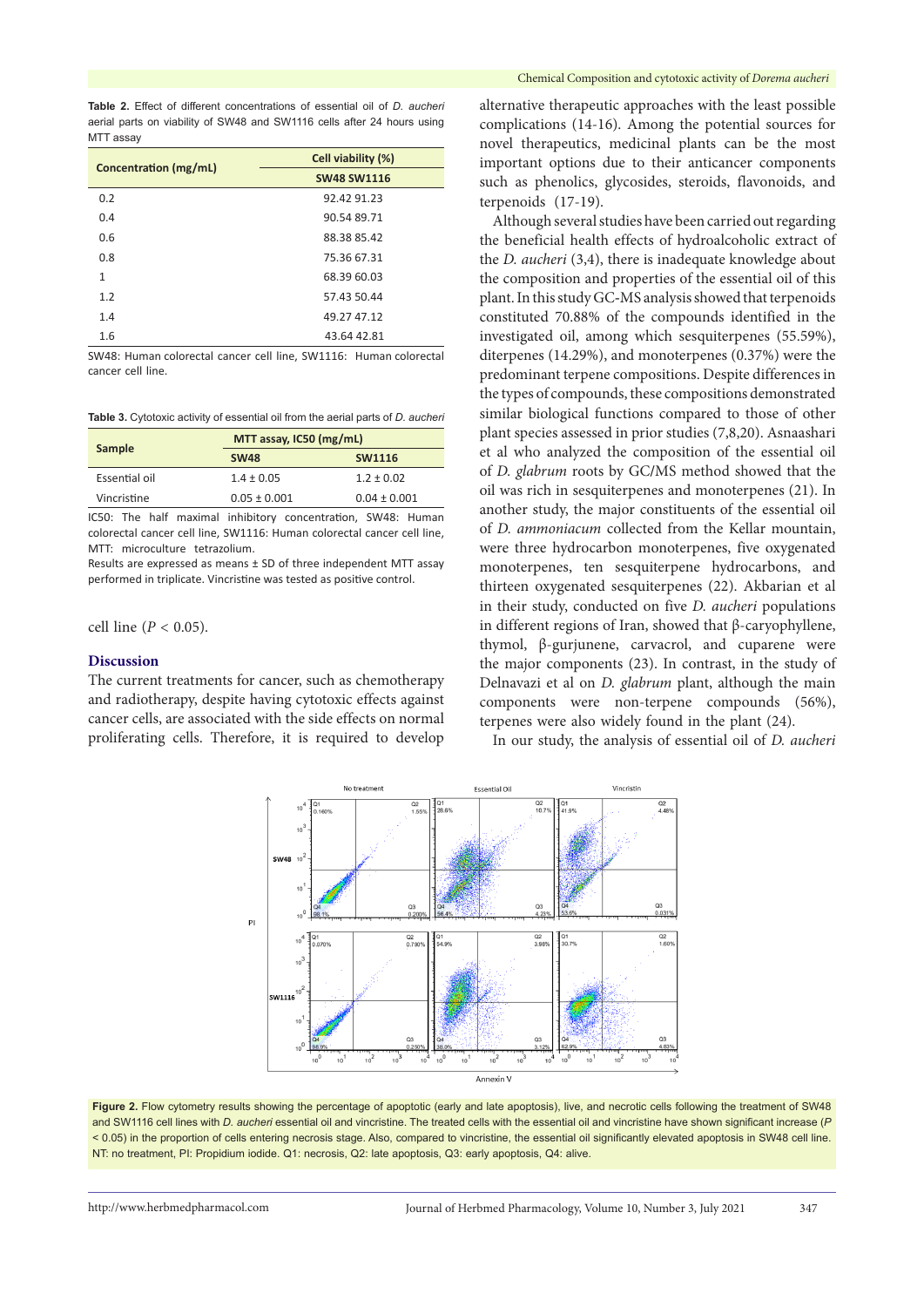## <span id="page-4-0"></span>Hossiniyan et al





showed that α-eudesmol was absent, while this compound has been identified in other species of *Dorema*. In the analysis of the oil extracted from *D. aucheri* collected from the Hezar mountain, the main components were α-eudesmol (31.2%) and δ-cadinene (10.9%) (25). Also, the chemical composition of the essential oil from the stems and seeds of *Dorema ammoniacum* revealed a remarkable difference with our study (26). The reason for the discrepancy between our findings and previous ones can be due to the different environmental conditions leading to qualitative and quantitative variations in the compositions of oils (27).

Because terpenoids have been found to suppress the growth of a variety of cancer cells, the aim of the present study was to evaluate the biological effects of the essential oil of *D. aucheri* on SW48 and SW1116 colorectal cancer cell lines (28). The MTT assay was performed to evaluate *in vitro* cytotoxic activity of the essential oil against the cancer cell lines. The results showed that the essential oil of *D. aucheri* inhibited the growth of these cells as compared to vincristine. Our results also showed that the oil extract had greater toxic effects against the SW1116 cell line with the IC<sub>50</sub> of 1.2 mg/mL compared to the value of 1.4 mg/mL obtained for the SW48 cell line.

We also evaluated the apoptotic effects of essential oil of *D. aucheri* against the mentioned cell lines using Annexin V and PI assay. The flow cytometry results indicated that 24 hours incubation with the extract significantly elevated apoptosis in SW48 cell line, compared to vincristine. The essential oils of *D. glabrum* and *D. ammoniacum* have been shown to effectively induce apoptosis in cancerous cell lines (29,30). Many studies have also demonstrated that the essential oil constituents of plants such as terpenoids present anti-cancer and pro-apoptotic effects and inhibit the differentiation, angiogenesis, invasion, and metastasis of tumor cells (28,31,32). In the present study, caryophyllene, a type of sesquiterpene, comprised the major compound (31.29%) of essential oil of *D. aucheri*. Several studies have shown the anti-cancer effects of

this compound on osteosarcoma and breast tumors (33- 35). Phytol, as a diterpene with anticancer effects (36), was the second major compound of *D. aucheri* essential oil with a concentration of 14.92%. This compound can be considered a possible candidate for a wide range of applications in pharmaceutical, food, and biotechnological industries (37).

## **Conclusion**

The essential oil of *D. Aucheri* comprised of high amounts of caryophyllene and showed significant cytotoxic effects against SW48 and SW1116 cancerous cell lines. Hence, after more comprehensive studies, it can be used as a beneficial herbal source for developing anti-tumor drugs.

## **Acknowledgment**

We would like to thank our colleagues in Zardband company, which is an herbal medicine company. More specifically, we thank Mr. Taqizadeh and Mr. Ansari, who helped us in the extraction process of the essential oil from the *D. aucheri*.

# **Authors' contribution**

SAH, GGH, FJN, AG, SH and BM contributed in designing the study, supervising , editing the manuscript and analyzing the data. GGH, FGH, SRY participated in the writing process. SAH, FGH, ZS and ML performed experiments.The final manuscript was read and approved by all authors.

# **Conflict of interests**

The authors have no conflict of interests to declare.

## **Ethical considerations**

This study was approved by the Ethical Committee of Yasuj University of Medical Sciences, Yasuj, Iran (ir.yums. rec.1395.213). Ethical issues (including text plagiarism, data fabrication and redundant publication) have been carefully observed by the authors.

# **Funding/Support**

This work was financially supported by Research Department of Yasuj University of Medical Sciences, Yasuj, Iran (Grant No. 740).

## **References**

- 1. Afshoon E, Ostad Rahimi A, Sadeghi H, Afshoon T, Mahdavi R. The effect of *Dorema aucheri* extract on breast tumor induced by DBMA in rats. Armaghane Danesh. 2010;15(3):224-32. [Persian].
- 2. Mianabadi M, Hoshani M, Salmanian S. Antimicrobial and anti-oxidative effects of methanolic extract of *Dorema aucheri* Boiss. J Agric Sci Technol. 2015;17(3):623-34. [Persian].
- 3. Azarnioushan F, Khatamsaz S, Sadeghi HE. The effects of hydro alcoholic extract of *Dorema aucheri* on blood concentration of gonadotropin and androgen hormones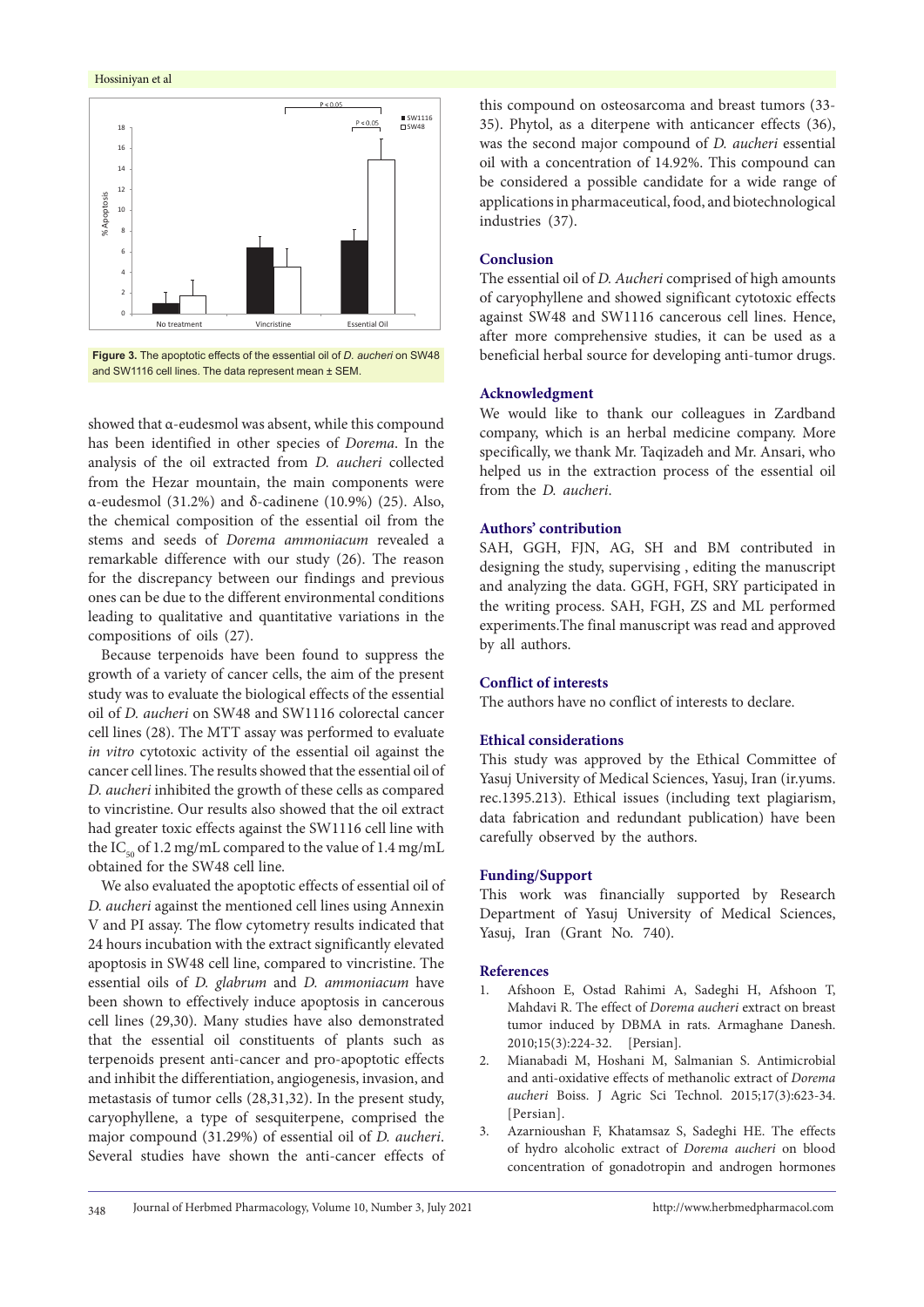in adult male rats. Armaghane Danesh. 2009;14(3):63-70. [Persian].

- 4. Ahangarpour A, Teymuri Zamaneh H, Jabari A, Malekshahi Nia H, Heidari H. Antidiabetic and hypolipidemic effects of *Dorema aucheri* hydroalcoholic leave extract in streptozotocin-nicotinamide induced type 2 diabetes in male rats. Iran J Basic Med Sci. 2014;17(10):808-14.
- 5. Mostafavi SH, Fazilati M, Mostafavi SA, Vahhabi MR, Mostafavi F, Omidvarinia S, et al. Hepatotoxicity of *Dorema aucheri* (Bilhar) in albino mice. Arch Iran Med. 2013;16(9):530-2.
- 6. Wollenweber E, Dörr M, Rustiyan A. *Dorema aucheri*, the first umbelliferous plant found to produce exudate flavonoids. Phytochemistry. 1995;38(6):1417. doi: 10.1016/0031-9422(94)00840-p.
- 7. Tavakoli J, Miar S, Zadehzare MM, Akbari H. Evaluation of effectiveness of herbal medication in cancer care: a review study. Iran J Cancer Prev. 2012;5(3):144-56.
- 8. Safarzadeh E, Sandoghchian Shotorbani S, Baradaran B. Herbal medicine as inducers of apoptosis in cancer treatment. Adv Pharm Bull. 2014;4(Suppl 1):421-7. doi: 10.5681/apb.2014.062.
- 9. Neoushan Fa, Karami M, Gholizadeh L, Davari K. The effect of *Dorema aucheri*-hydroalcoholic extracts on thyroids hormones in adult male rats. J Shahrekord Univ Med Sci. 2010;12(2):84-8. [Persian].
- 10. Rasouli Vani J, Taghi Mohammadi M, Sarami Foroshani M, Rezazade E. Evaluation of the neuroprotective and antioxidant effects of *Dorema aucheri* extract on cerebral ischaemia-reperfusion injury in rats. Pharm Biol. 2019;57(1):255-62. doi: 10.1080/13880209.2019.1597132.
- 11. Khanahmadi M, Miraghaee SS, Karimi I. Evaluation of the antioxidant and antimicrobial properties of *Dorema aucheri* plant. Iran Red Crescent Med J. 2012;14(10):684-5.
- 12. Nahvinejad M, Pourrajab F, Hekmatimoghaddam S. Extract of *Dorema aucheri* induces PPAR-γ for activating reactive oxygen species metabolism. J Herb Med. 2016;6(4):171-9. doi: 10.1016/j.hermed.2016.09.003.
- 13. Ghasemi Y, Abedtash H, Morowvat MH, Mohagheghzadeh A, Ardeshir-Rouhani-Fard S. Essential oil composition and bioinformatic analysis of Spanish broom (*Spartium junceum* L.). Trends Pharm Sci. 2015;1(2):97-104.
- 14. Abbasi BA, Iqbal J, Ahmad R, Bibi S, Mahmood T, Kanwal S, et al. Potential phytochemicals in the prevention and treatment of esophagus cancer: a green therapeutic approach. Pharmacol Rep. 2019;71(4):644-52. doi: 10.1016/j.pharep.2019.03.001.
- 15. Kawabe T. G2 checkpoint abrogators as anticancer drugs. Mol Cancer Ther. 2004;3(4):513-9.
- 16. Zhang QY, Wang FX, Jia KK, Kong LD. Natural product interventions for chemotherapy and radiotherapy-induced side effects. Front Pharmacol. 2018;9:1253. doi: 10.3389/ fphar.2018.01253.
- 17. Shabani A. A review of anticancer properties of herbal medicines. J Pharm Care Health Syst. 2016;3(2):2-5.
- 18. Greenwell M, Rahman PK. Medicinal plants: their use in anticancer treatment. Int J Pharm Sci Res. 2015;6(10):4103- 12. doi: 10.13040/ijpsr.0975-8232.6(10).4103-12.
- 19. Eskandani M, Dadizadeh E, Hamishehkar H, Nazemiyeh H, Barar J. Geno/cytotoxicty and apoptotic properties of

phenolic compounds from the seeds of *Dorema glabrum* Fisch. C.A. Bioimpacts. 2014;4(4):191-8. doi: 10.15171/ bi.2014.019.

- 20. Yin SY, Wei WC, Jian FY, Yang NS. Therapeutic applications of herbal medicines for cancer patients. Evid Based Complement Alternat Med. 2013;2013:302426. doi: 10.1155/2013/302426.
- 21. Asnaashari S, Dadizadeh E, Talebpour AH, Eskandani M, Nazemiyeh H. Free radical scavenging potential and essential oil composition of the *Dorema glabrum* Fisch. C.A. mey roots from Iran. Bioimpacts. 2011;1(4):241-4. doi: 10.5681/bi.2011.035.
- 22. Masoudi S, Kakavand S. Volatile constituents of the aerial parts of *Terataenium lasiopentalum* (Boiss.) Manden., stems and leaves of *Dorema ammoniacum* D. Don. and leaves, fruits and stems of Leutea petiolare (DC.) M. Pimen from Iran. J Chil Chem Soc. 2017;62(1):3311-4. doi: 10.4067/ s0717-97072017000100001.
- 23. Akbarian A, Rahimmalek M, Sabzalian MR. Variation in essential oil yield and composition of *Dorema aucheri* Boiss., an endemic medicinal plant collected from wild populations in natural habitats. Chem Biodivers. 2016;13(12):1756-66. doi: 10.1002/cbdv.201600160.
- 24. Delnavazi MR, Hadjiakhoondi A, Delazar A, Ajani Y, Tavakoli S, Yassa N. Phytochemical and antioxidant investigation of the aerial parts of *Dorema glabrum* Fisch. & C.A. Mey. Iran J Pharm Res. 2015;14(3):925-31.
- 25. Masoudi S, Esmaeili A, Ali khalilzadeh M, Rustaiyan A, Moazami N, Akhgar MR, et al. Volatile constituents of *Dorema aucheri* Boiss., *Seseli libanotis* (L.) WD Koch var. armeniacum Bordz. and *Conium maculatum* L. three Umbelliferae herbs growing wild in Iran. Flavour Fragr J. 2006;21(5):801-4.
- 26. Hosseini SAR, Naseri HR, Azarnivand H, Jafari M, Rowshan V, Panahian AR. Comparing stem and seed essential oil in *Dorema ammoniacum* D. Don. from Iran. J Essent Oil Bear Plants. 2014;17(6):1287-92. doi: 10.1080/0972060X.2014.977572.
- 27. Hajlaoui H, Trabelsi N, Noumi E, Snoussi M, Fallah H, Ksouri R, et al. Biological activities of the essential oils and methanol extract of tow cultivated mint species (*Mentha longifolia* and *Mentha pulegium*) used in the Tunisian folkloric medicine. World J Microbiol Biotechnol. 2009;25(12):2227-38. doi: 10.1007/s11274-009-0130-3.
- 28. Thoppil RJ, Bishayee A. Terpenoids as potential chemopreventive and therapeutic agents in liver cancer. World J Hepatol. 2011;3(9):228-49. doi: 10.4254/wjh. v3.i9.228.
- 29. Bannazadeh Amirkhiz M, Rashtchizadeh N, Nazemieh H, Abdolalizadeh J, Mohammadnejad L, Baradaran B. Cytotoxic effects of alcoholic extract of dorema glabrum seed on cancerous cells viability. Adv Pharm Bull. 2013;3(2):403-8. doi: 10.5681/apb.2013.064.
- 30. Yousefzadi M, Heidari M, Akbarpour M, Mirjalili MH, Zeinali A, Parsa M. In vitro cytotoxic activity of the essential oil of *Dorema ammoniacum* D. Don. Middle-East J Sci Res. 2011;7(4):511-4.
- 31. Sarwar MS, Zhang HJ, Tsang SW. Perspectives of plant natural products in inhibition of cancer invasion and metastasis by regulating multiple signaling pathways. Curr